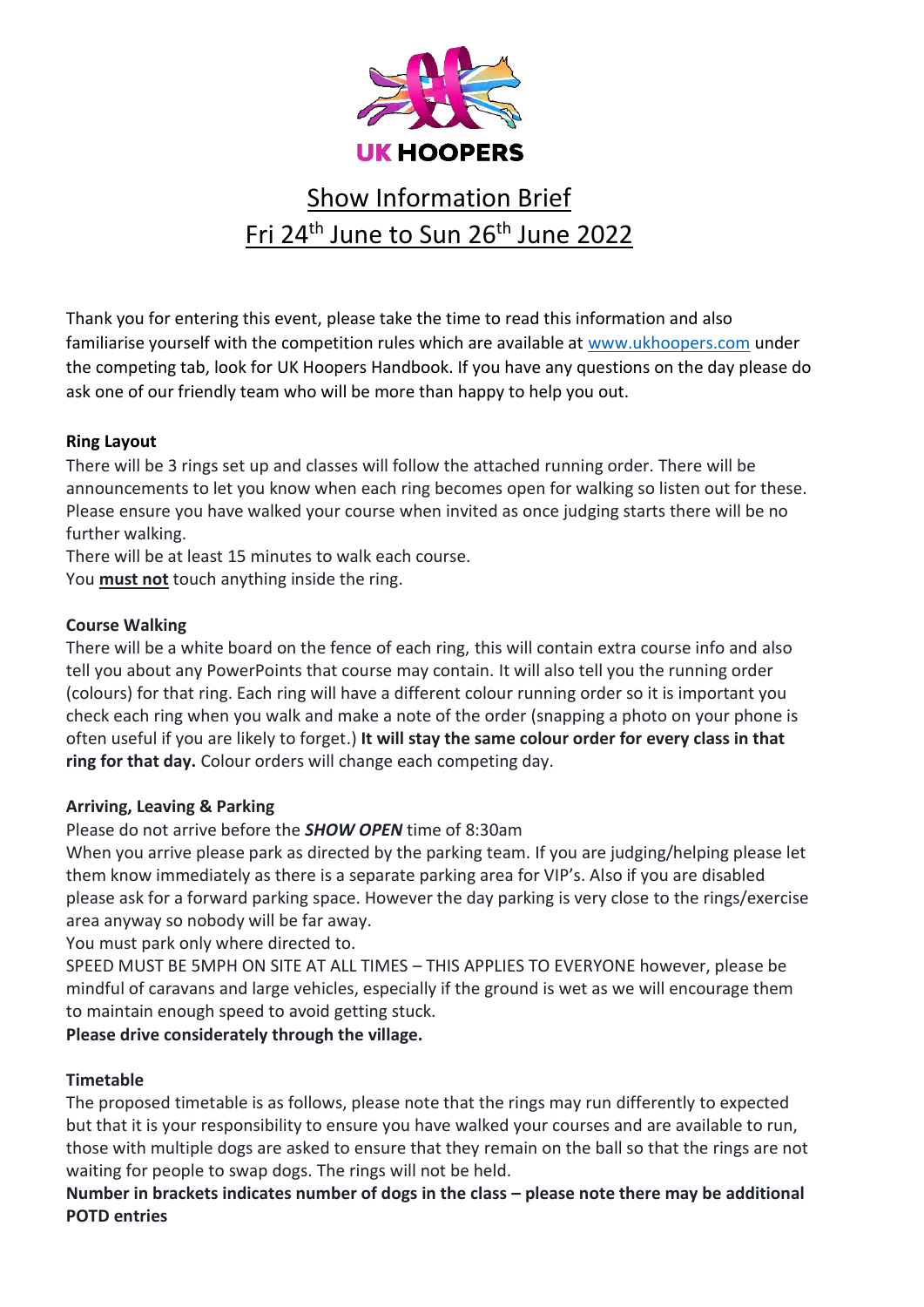|                              | <b>Friday 24th June Ring Plan</b> |              |           |                    |                           |               |              |               |         |                    |               |                                    |               |               |                  |          |       |
|------------------------------|-----------------------------------|--------------|-----------|--------------------|---------------------------|---------------|--------------|---------------|---------|--------------------|---------------|------------------------------------|---------------|---------------|------------------|----------|-------|
| Ring 1                       |                                   |              |           |                    |                           | <b>Ring 2</b> |              |               |         |                    | <b>Ring 3</b> |                                    |               |               |                  |          |       |
| <b>Judge: Rachel Kuttner</b> |                                   |              |           |                    | <b>Judge: Kate Wilden</b> |               |              |               |         |                    |               | <b>Judge: Susan Carroll Warnes</b> |               |               |                  |          |       |
| Time                         | <b>Class</b>                      | Type         | Grade     | <b>Awards Runs</b> |                           | Time          | <b>Class</b> | Type          | Grade   | <b>Awards Runs</b> |               | Time                               | <b>Class</b>  | Type          | Grade            | Awards   | Runsl |
| 09:00 1                      |                                   | Hoopers 1    |           | Graded             | 25                        |               |              |               |         |                    |               |                                    |               |               |                  |          |       |
|                              | $\overline{2}$                    | Hoopers 2, 3 |           | Combined           | 33                        | 10:00         | 29           | N & L Parcour | 1, 2, 3 | Open               |               | 09:15                              |               | Parcours 2, 3 |                  | Combined | 29    |
|                              |                                   |              |           |                    |                           |               |              |               |         |                    |               |                                    | 6             | Parcours 1    |                  | Graded   | 27    |
|                              |                                   |              |           |                    |                           | 12:00         | 5            | Speedstakes   | 1, 2, 3 | Open               | 17            |                                    |               |               |                  |          |       |
|                              |                                   |              |           |                    |                           |               | 28           | N & L Hooper: | 1, 2, 3 | Open               |               |                                    |               |               |                  |          |       |
| $13:30 \quad 3$              |                                   | Hoopers 1    |           | Graded             | 23                        |               |              |               |         |                    |               | 13:30                              | q             | Parcours 2, 3 |                  | Graded   | 33    |
|                              | 4                                 | Hoopers 2, 3 |           | Graded             | 32                        |               |              |               |         |                    |               |                                    | 8             | Parcours 1    |                  | Graded   | 21    |
|                              |                                   |              |           |                    |                           |               |              |               |         |                    |               |                                    |               |               |                  |          |       |
|                              | TG - Self                         |              | G - Mandy |                    | 113                       |               | TG - Alison  |               |         | G - Caroline (PM)  | 25            |                                    | TG - Lyn Owen |               | G - Karen / Jean |          | 110   |

|                               | <b>Saturday 25th June Ring Plan</b> |              |       |           |       |               |                           |               |         |                    |               |       |                                  |               |                  |            |           |
|-------------------------------|-------------------------------------|--------------|-------|-----------|-------|---------------|---------------------------|---------------|---------|--------------------|---------------|-------|----------------------------------|---------------|------------------|------------|-----------|
| Ring 1                        |                                     |              |       |           |       | <b>Ring 2</b> |                           |               |         |                    | <b>Ring 3</b> |       |                                  |               |                  |            |           |
| <b>Judge: Nicola Bradshaw</b> |                                     |              |       |           |       |               | <b>Judge: Julia Elson</b> |               |         |                    |               |       | <b>Judge: Carrie-Anne Selwyn</b> |               |                  |            |           |
| Time                          | Class                               | Type         | Grade | Awards    | Runsl | Time          | <b>Class</b>              | Type          | Grade   | <b>Awards Runs</b> |               | Time  | Class                            | Type          | Grade            | Awards     | _Runsl    |
| 09:00                         | 10                                  | Hoopers 1    |       | Graded    | 39    |               |                           |               |         |                    |               |       |                                  |               |                  |            |           |
|                               | 13                                  | Hoopers 2, 3 |       | Graded    | 49    | 10:00         | 31                        | N & L Parcour | 1, 2, 3 | Open               | 61            | 09:15 | 16                               | Parcours 2, 3 |                  | Combined   | <b>50</b> |
|                               |                                     |              |       |           |       |               |                           |               |         |                    |               |       | 15                               | Parcours 1    |                  | Graded (Q) | 38        |
|                               |                                     |              |       |           |       | 12:00         | 14                        | Pairs         | 1, 2, 3 | Open $(Q)$         | <b>POTD</b>   |       |                                  |               |                  |            |           |
|                               |                                     |              |       |           |       |               | 30                        | N & L Hooper: | 1, 2, 3 | Open               | 13            |       |                                  |               |                  |            |           |
| 13:00                         | 12                                  | Hoopers 1    |       | Graded    | 38    |               |                           |               |         |                    |               | 13:00 | 18                               | Parcours 2, 3 |                  | Graded     | 51        |
|                               | 11                                  | Hoopers 2, 3 |       | Combined  | 51    |               |                           |               |         |                    |               |       | 17                               | Parcours 1    |                  | Graded     | 39        |
|                               |                                     |              |       |           |       |               |                           |               |         |                    |               |       |                                  |               |                  |            |           |
|                               | TG - Amy                            |              |       | G - Mandy | 177   |               | TG - Self                 |               |         |                    | 19            |       | TG - Jenna                       |               | G - Karen / Jean |            | 178       |

|                             | <b>Sunday 26th June Ring Plan</b> |              |           |                    |     |       |                            |               |         |                     |               |             |                         |               |           |          |       |
|-----------------------------|-----------------------------------|--------------|-----------|--------------------|-----|-------|----------------------------|---------------|---------|---------------------|---------------|-------------|-------------------------|---------------|-----------|----------|-------|
| Ring 1                      |                                   |              |           |                    |     |       | <b>Ring 2</b>              |               |         |                     | <b>Ring 3</b> |             |                         |               |           |          |       |
| <b>Judge: Helena Tuttle</b> |                                   |              |           |                    |     |       | <b>Judge: Becci Bowman</b> |               |         |                     |               |             | <b>Judge: Amy Joyce</b> |               |           |          |       |
| Time                        | <b>Class</b>                      | Type         | Grade     | <b>Awards Runs</b> |     | Time  | <b>Class</b>               | Type          | Grade   | <b>Awards Runsl</b> |               | <b>Time</b> | Class                   | Type          | Grade     | Awards   | Runsl |
| 09:00                       | 19                                | Hoopers 1    |           | Graded             | 21  |       |                            |               |         |                     |               |             |                         |               |           |          |       |
|                             | 22                                | Hoopers 2, 3 |           | Graded             | 40  | 10:00 | 33                         | N & L Parcour | 1, 2, 3 | Open                | 51            | 09:15       | 25                      | Parcours 2, 3 |           | Combined | 37    |
|                             |                                   |              |           |                    |     |       |                            |               |         |                     |               |             | 24                      | Parcours 1    |           | Graded   | 21    |
|                             |                                   |              |           |                    |     | 12:00 | 23                         | SpeedStakes   | 1, 2, 3 | Open $(Q)$          | 29            |             |                         |               |           |          |       |
|                             |                                   |              |           |                    |     |       | 32                         | N & L Hooper: | 1, 2, 3 | Open                | 6             |             |                         |               |           |          |       |
| 13:30                       | 21                                | Hoopers 1    |           | Graded             | 17  |       |                            |               |         |                     |               | 13:30       | 27                      | Parcours 2, 3 |           | Graded   | 39    |
|                             | 20                                | Hoopers 2, 3 |           | Combined           | 41  |       |                            |               |         |                     |               |             | 26                      | Parcours 1    |           | Graded   | 18    |
|                             |                                   |              |           |                    |     |       |                            |               |         |                     |               |             |                         |               |           |          |       |
|                             | G - Andie                         |              | TG - Self |                    | 119 |       |                            |               |         |                     | 40            |             | G - Alison              |               | TG - Kate |          | 115   |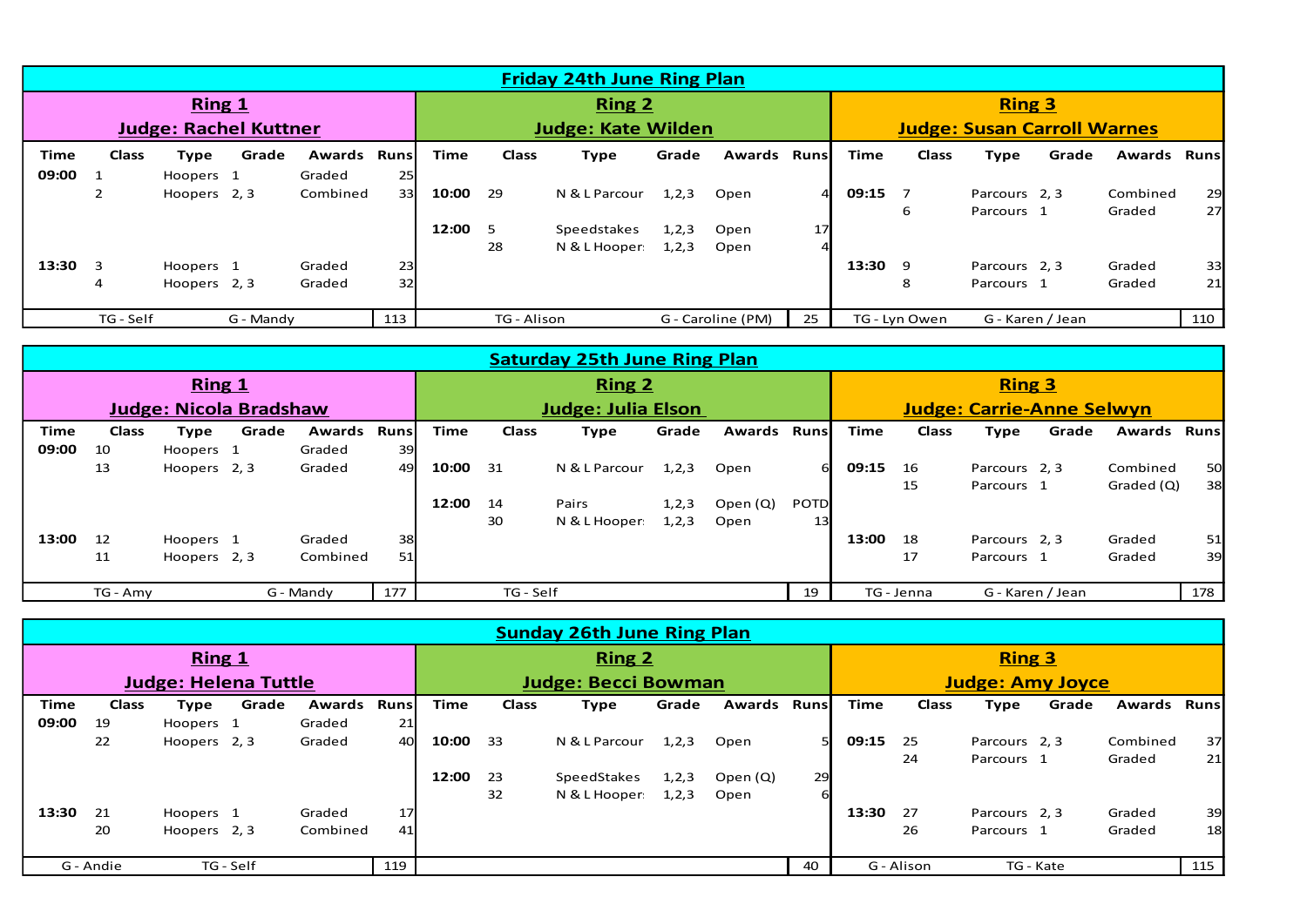#### **Running Orders & Queuing**

Each dog who is competing this weekend has been issued with a COLOUR. This colour dictates your running order. (Running tickets will not be used at this event) When you walk your course you must check the colour order for that ring, and **you will be asked to queue when your colour is called**. Eg. If your dog "Rex" is allocated Blue, you will run in the Blue queue for the entirety of the show. In a class the order might be Blue, Pink, Green, Orange so in this case you will know that you will be in the first set of dogs to the ring and should collect your dog ready for the class to start. In another class Blue might be last and so you know you have time to grab a cuppa and watch a few dogs first.

There will also be a list in the office if you need to check your colour.

Our ring party will check off your name/colour as you queue . Please listen to the announcements and do not guess or assume. This approach should help to minimise queue length, ensure ease of access around the site and prevent areas from becoming over populated with people or dogs. If you miss your colour because you were running in another ring then you may join a later colour. You may not run in an earlier colour except for ring party/helpers. This will all be briefed throughout the day, you will not need to guess when to run, just listen carefully and follow the instructions you are given.

As you enter the ring to run, please give your **dog's name first** and then your name. Please wait for the scorer to acknowledge they have the correct dog on the tablet and then wait to be started by the scorer / judge.

Please respect each others space and allow for people to social distance from you if they wish, you are welcome to watch from around the field and rings but please don't gather around ring entrances/exits or thoroughfares etc and please ensure that you follow the UK Hoopers rules on being 2m from the ring fence at all times.

| Handler                    | Dog                 | Colour | Handler                   | Dog               | Colour      |
|----------------------------|---------------------|--------|---------------------------|-------------------|-------------|
| Janet Ardern               | <b>Alfie</b>        | Blue   | Sharon Wild               | <b>Mary</b>       | Pink        |
| Rachel Webb                | <b>Amadeus</b>      | Pink   | Lauren Jobson             | <b>Meg</b>        | Pink        |
| Karen Pavey                | Ava                 | Orange | Emma Morton               | <b>Merit</b>      | Pink        |
| Julie Waldock              | Axl                 | Pink   | Aileen Watson             | <b>Mickey</b>     | Pink        |
| Rose Marie Vella Ainsworth | <b>Bailey</b>       | Green  | Lee Mason                 | <b>Millie</b>     | Yellow      |
| Janet Maureen Garratt      | <b>Bailey</b>       | Green  | Diane Barry               | <b>Milo</b>       | Orange      |
| Rachel Kuttner             | <b>Bat</b>          | Yellow | <b>Kirsty Dodd</b>        | <b>Misha Bear</b> | Pink        |
| <b>Becky Score</b>         | <b>Beamer</b>       | Orange | Alison Cobley             | <b>Misty</b>      | Pink        |
| <b>Becky Score</b>         | <b>Beau</b>         | Pink   | <b>Charlotte Sinclair</b> | <b>Misty</b>      | Orange      |
| Pat Kidd                   | <b>Becks Hta(b)</b> | Green  | Althea Green              | Mo                | Orange      |
| Jo Sawford                 | <b>Bee</b>          | Pink   | <b>Kirsty Dodd</b>        | <b>Molly</b>      | Yellow      |
| Julie Whiting              | <b>Bella</b>        | Yellow | Sarah Phillips            | <b>Molly</b>      | Orange      |
| Lyn clarke                 | <b>Bella</b>        | Green  | Jo Essex                  | <b>Mouse</b>      | Green       |
| <b>Ruth Smith-Howell</b>   | <b>Bella</b>        | Green  | <b>Ginette Evans</b>      | <b>Muffin</b>     | Blue        |
| Lyn clarke                 | <b>Benson</b>       | Pink   | Natalie Mostowyj          | Oakleigh          | Green       |
| <b>Vicky Paynter</b>       | <b>Big Bertha</b>   | Blue   | Laura Williams            | <b>Oddie</b>      | Green       |
| Lyn clarke                 | <b>Biscuit</b>      | Orange | Althea Green              | Olllie            | <b>Blue</b> |
| Jenna Williams             | <b>Bleu</b>         | Orange | Helen Young               | <b>Oscar</b>      | Pink        |
| Aileen Watson              | <b>Bob</b>          | Green  | Aileen Watson             | <b>Oz</b>         | Blue        |
| Rachel Webb                | <b>Bohemia</b>      | Orange | Julie Russon              | Paco              | Yellow      |
| <b>Clare Binns</b>         | <b>Bramble</b>      | Blue   | <b>Atkins Alisa</b>       | Paddy             | Orange      |
| Mrs Alice Owens            | <b>Bryn</b>         | Green  | Kris Bolton               | Peggy             | Orange      |
| Judith Leonard             | <b>Bryn</b>         | Pink   | Suzanne launders          | <b>Pixel</b>      | Yellow      |
| Nicola Bradshaw            | <b>Buddy</b>        | Yellow | Sandra Yates              | <b>Poppy</b>      | Yellow      |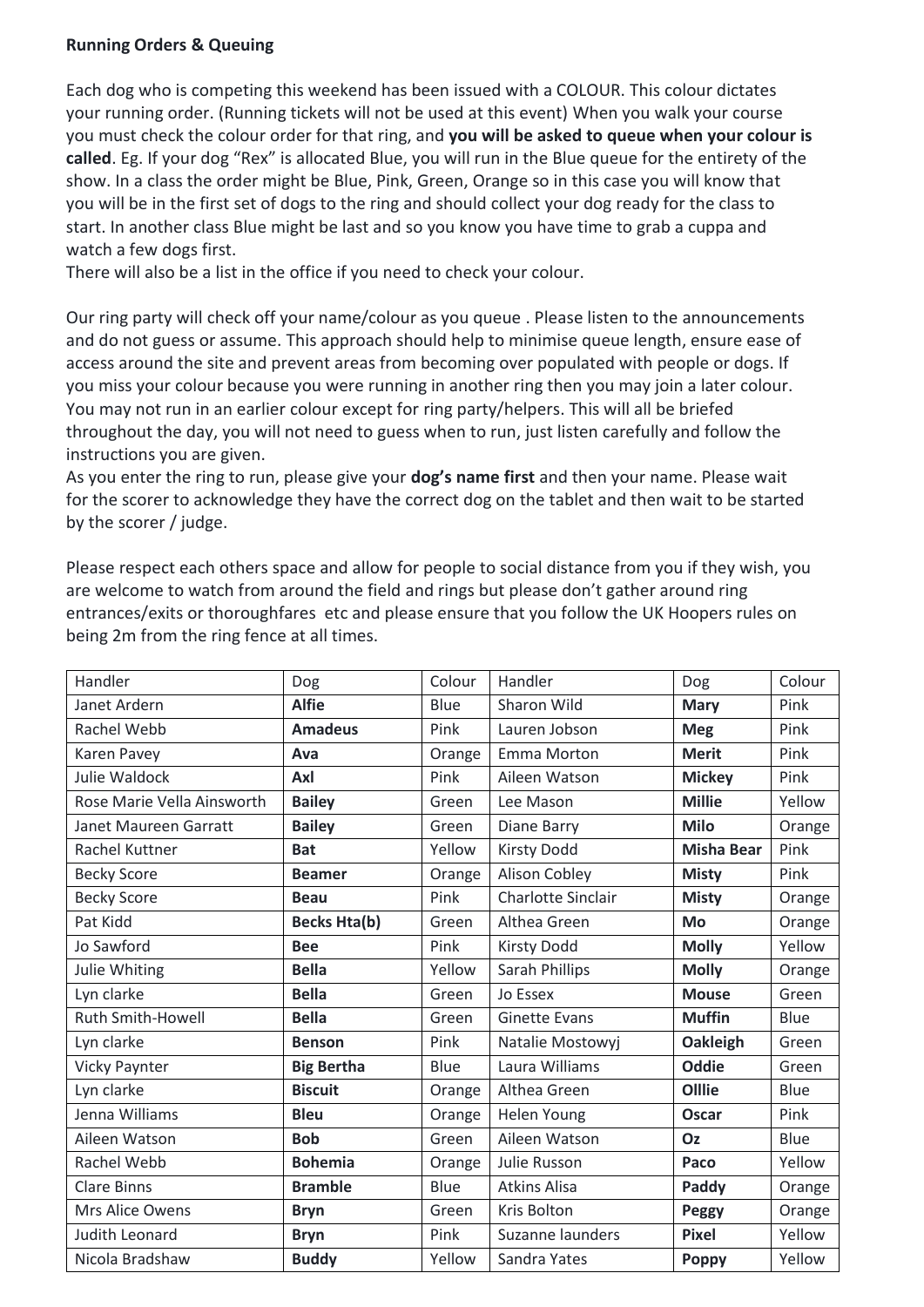| <b>Clare Binns</b>         | <b>Cedar</b>         | Pink   | <b>Ginette Evans</b>     | Prada               | Orange |
|----------------------------|----------------------|--------|--------------------------|---------------------|--------|
| <b>Wendy Clay</b>          | <b>Chilli</b>        | Blue   | Jean Carter              | <b>Puzzle</b>       | Pink   |
| Rachel Kuttner             | Cogan                | Green  | Jo Essex                 | Queenie             | Orange |
| Susan Warnes               | <b>Cracker</b>       | Orange | Caroline Walker          | Quinn               | Green  |
| Julie Russon               | <b>Daisy</b>         | Pink   | <b>Becky Score</b>       | <b>Rebel</b>        | Blue   |
| Emma Conlisk               | <b>Danny</b>         | Blue   | Anne Looker              | Reuben              | Green  |
| Rachel Webb                | <b>Disney</b>        | Green  | Amy Joyce                | <b>Revel</b>        | Blue   |
| Nicola Dear                | <b>Dobby</b>         | Pink   | <b>Bridget Mayes</b>     | <b>Ria</b>          | Orange |
| <b>Bridget Mayes</b>       | <b>Dodger</b>        | Blue   | Jenny Henton             | <b>Ripley</b>       | Blue   |
| Mrs Alice Owens            | <b>Dotty</b>         | Yellow | Sue Williamson           | <b>Ritzi</b>        | Blue   |
| Vanessa Hardin             | <b>Dream Catcher</b> | Blue   | Jo Woodward              | <b>Ross</b>         | Orange |
| Jo Sawford                 | <b>Ernie</b>         | Blue   | Janet Maureen Garratt    | <b>Ruby</b>         | Orange |
| Mandy Welton               | <b>Evie</b>          | Blue   | Aileen Watson            | Rudi                | Orange |
| Anne Looker                | <b>Felicity</b>      | Orange | Shirley Frankcom         | Rula                | Pink   |
| Becci Bowman               | <b>Fijit</b>         | Pink   | Dawn Walton              | <b>Russia</b>       | Pink   |
| Myra Tubb                  | Finn                 | Orange | Mandy Welton             | <b>Saffy</b>        | Orange |
| Jane Seller                | Finn                 | Pink   | <b>Chrissie Parry</b>    | Sam                 | Orange |
| <b>Helena Tuttle</b>       | <b>Finn</b>          | Pink   | Caroline Parkhouse       | <b>Samson</b>       | Orange |
| Rose Marie Vella Ainsworth | <b>Fleur</b>         | Pink   | <b>Atkins Alisa</b>      | <b>Sassy</b>        | Green  |
| Lyn Owen                   | <b>Flint</b>         | Orange | Jean Carter              | <b>Secret</b>       | Blue   |
| Maria Jenkinson            | <b>Flyte</b>         | Pink   | <b>Ginette Evans</b>     | <b>Sharkie</b>      | Pink   |
| <b>Wendy Clay</b>          | <b>Freebie</b>       | Pink   | Helen Fletcher           | Shimmy              | Orange |
| Sarah Fenby                | <b>Gambler</b>       | Blue   | Emma Conlisk             | <b>Smartie</b>      | Orange |
| Myra Tubb                  | Gem                  | Blue   | Ros Kinloch              | Sophie              | Yellow |
| Janette Kuttner            | Ginny                | Green  | Hazel Kemble             | <b>Sorrel</b>       | Green  |
| <b>Alison Baker</b>        | <b>Gypsy</b>         | Orange | Cathy Bates              | <b>Sparkle</b>      | Orange |
| Caroline Walker            | <b>Harley</b>        | Orange | Rona Harris              | <b>Star</b>         | Green  |
| Sharon Wild                | <b>Harry</b>         | Green  | Alison Cobley            | <b>Storm</b>        | Green  |
| Rona Harris                | Harry                | Pink   | <b>Alison Baker</b>      | <b>Storm</b>        | Green  |
| Rachel Kuttner             | <b>Harvey</b>        | Yellow | Julia Elson              | <b>Storm</b>        | Green  |
| <b>Ruth Hayes</b>          | <b>Hattie</b>        | Yellow | <b>Susan Fitzsimmons</b> | Suki                | Green  |
| Katie Dable                | <b>Heidi</b>         | Blue   | Sue Williamson           | <b>Talis</b>        | Orange |
| <b>Emily Rice</b>          | Holly-mae Hta(i)     | Blue   | <b>Andie Williams</b>    | <b>Tarian</b>       | Blue   |
| Pauline Chandler           | <b>Jacey Lady</b>    | Orange | Jo Essex                 | <b>Tate</b>         | Yellow |
| Julia Elson                | <b>Jack</b>          | Pink   | Kris Bolton              | <b>Taylor</b>       | Green  |
| <b>Ruth Hayes</b>          | Jaya                 | Green  | Emma Morton              | <b>Tazman</b>       | Green  |
| Vanessa Hardin             | <b>Jelly Tot</b>     | Green  | Doreen Sizeland          | <b>Tetley</b>       | Green  |
| Laura Williams             | <b>Jess</b>          | Pink   | Alison Baker             | <b>Thunder</b>      | Blue   |
| Nicki Binks                | Jim                  | Blue   | Doreen Sizeland          | <b>Tiffin</b>       | Orange |
| Nicola Bradshaw            | Jt                   | Pink   | Jane Morton              | <b>Tilly</b>        | Blue   |
| Judith Leonard             | Kai                  | Green  | Jo Sawford               | <b>Tinks</b>        | Green  |
| June Le Fevre              | <b>Kanga</b>         | Pink   | Sue Parry                | <b>Tizz</b>         | Blue   |
| Sue Parry                  | <b>Kizz</b>          | Orange | Jo Woodward              | <b>Tizzie</b>       | Green  |
| Pauline Chandler           | Levi                 | Green  | Vanessa Hardin           | <b>Tutti Fruiti</b> | Orange |
| Katie Dable                | Lexi                 | Pink   | Cathy Bates              | <b>Twinkle</b>      | Blue   |
| Paul Young                 | Lexie                | Blue   | Jo Essex                 | <b>Tyger</b>        | Blue   |
| Sarah-Jane Hooper          | Lily                 | Orange | Denise Smith-Howell      | <b>Tyke</b>         | Pink   |
| Lynn Goodall               | <b>Liquorice</b>     | Blue   | Gary Mostowyj            | Walter              | Orange |
| Alison Deakin              | Lola                 | Blue   | Jean Carter              | Whisper             | Green  |
| <b>Gill Frost</b>          | Lulu                 | Green  | Karen Kane               | Wilma               | Yellow |
| Jean evans                 | <b>Mabel</b>         | Green  | Sarah kelly              | <b>Wolfie</b>       | Green  |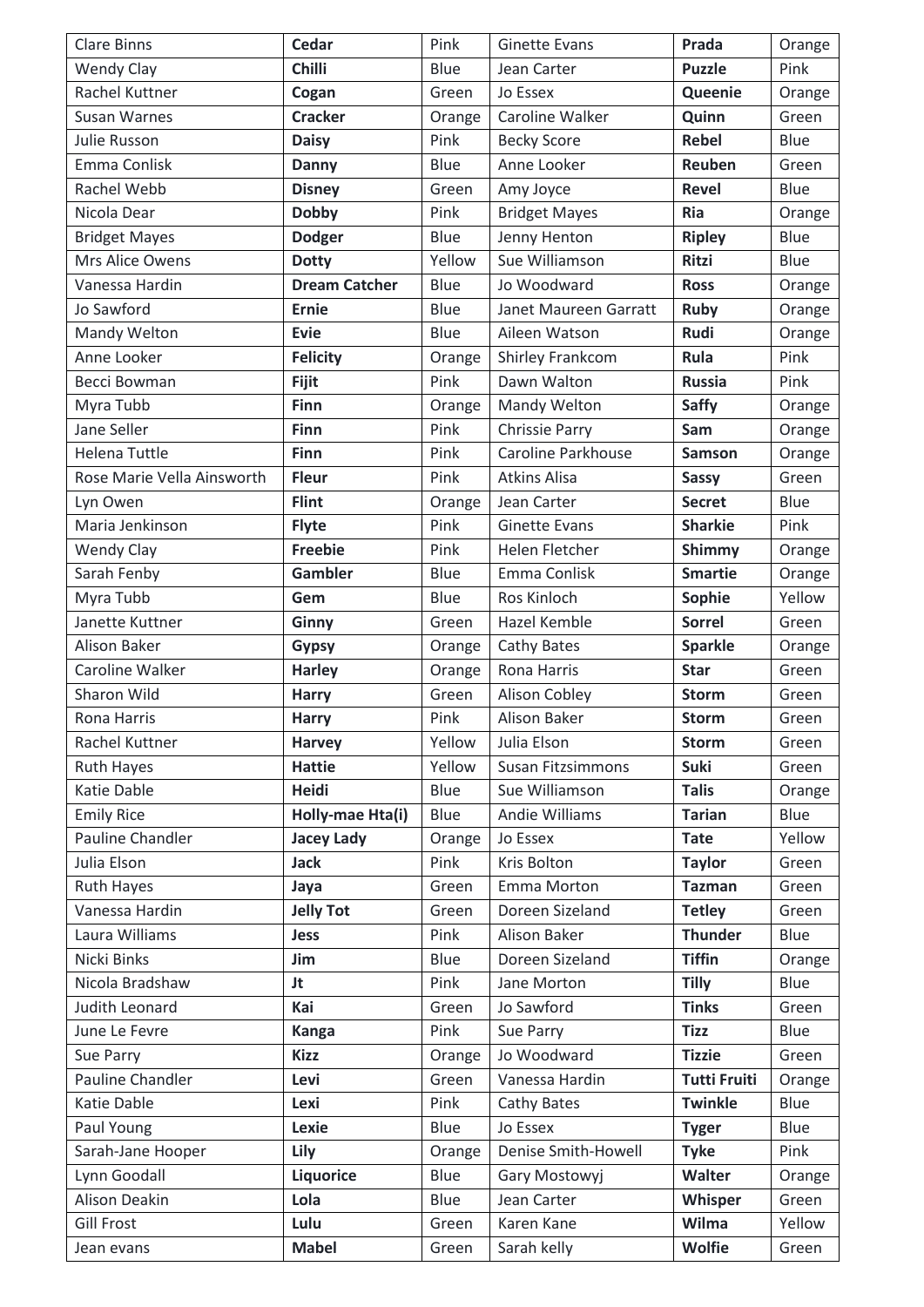| Dunwoodie Mark    | <b>Mabel</b>  | Pink   | Loryn Oliver  | <b>Woopy</b> | Blue  |
|-------------------|---------------|--------|---------------|--------------|-------|
| Jan Sharpe        | <b>Mack</b>   | Blue   | Dawn Walton   | Zante        | Blue  |
| Sarah Henson      | <b>Maisie</b> | Blue   | June Le Fevre | Zebbee       | Green |
| Susannah chalmers | <b>Marsha</b> | Pink   |               |              |       |
| Karen Kane        | <b>Martha</b> | Orange |               |              |       |

### **How to find the venue:**

The venue address is Croxton Kerrial Sports and Social Club, Croxton Kerrial, Grantham, NG32 1QP What 3 words reference – **///cube.garlic.wedge**

The postcode is **NG32 1PY** The field is behind the Church and is nicely hidden away As soon as you enter Croxton Kerrial please ignore your sat nav and follow these directions.

## **Most people will come from the A607, if you are coming UP HILL (From Melton) take the 2nd LEFT. If you are coming DOWN HILL (from Grantham) take the 2nd RIGHT**

This will put you onto **Middle Street**. Follow this through the village, as you come up the hill you'll pass the side of the church (on your right) and a large farmhouse on your left. When you approach a sharp left hand bend indicate right. There's a paddock gate in the corner (attached to church wall) and the driveway you need is immediately right, up between 2 large hedges. (See pics)

If you do come through the Vale from Knipton/Harston, as you get to 30mph sign for Croxton approaching the sharp right hand bend at the church, turn left.

There will be a cone/sign on the roadside.



#### event

#### **Camping**

Camping is allocated, please check where your pitch is before setting off. When you arrive you must turn onto the field just past the lamppost. **Campers are welcome to arrive from 4pm Thursday – no arrivals before 4pm as there is another event in progress and you will be able to gain access.** 

DO NOT DRIVE PAST THE MARQUEE/CLUBHOUSE/FRONT OF RINGS. If you are camping on the right hand side of the field you will need to drive around the field/ back of rings as marked on the attached plan.

You must park in the direction stated on the plan (note tow hitch direction) for motorhomes/vans the front of your vehicle should face in the direction indicated. All vehicles must be inside your pitch, please do not place anything in the fire break areas (the gaps between units). The corners of your pitch will be marked on the ground, please park within this, showing courtesy to your neighbours. If you park in the wrong pitch or are outside of your pitch area you will be asked to move.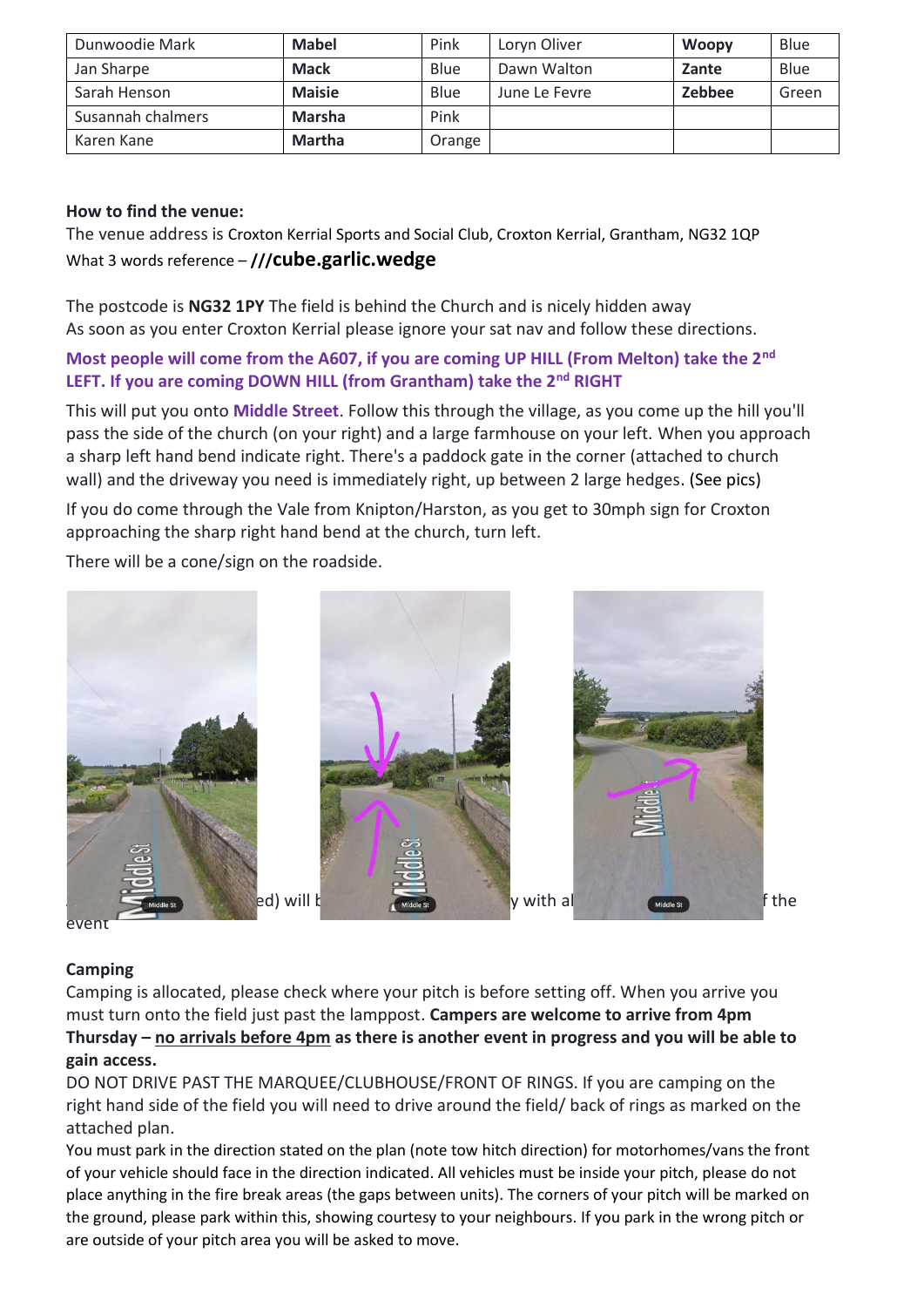#### **Towing Advice:**

If you approach from the A46(M1/M69/M6) and come off at Six Hills, after you turn right at EASTWELL CROSSROADS (approx. 10 mins from site) you will come to a humpback bridge, if sat nav tells you to turn left IGNORE IT AND CARRY ON, this is a single track road with passing places, continue straight ahead and turn left when you come to the next village called Waltham on the Wolds. This adds about 5 mins but it a much nicer road. We recommend leaving the A46 on the A607 for Melton Mowbray and following the A607 instead, this will add approximately 10 minutes to your journey but will avoid multiple villages and single track roads.

If you are travelling on the A1 northbound, do not turn off onto Heath Lane (about 15 mins from site) continue to GRANTHAM/MELTON MOWBRAY A607, turn left at the roundabout and follow the A607 into the village. Again, this adds about 5 mins and is a main road all the way.



#### **Camping Pitch Allocation**

Please double check your pitch number on arrival, it may sometimes be necessary to amend the layout to suit ground conditions etc.

| Pitch          | <b>Handler</b>     | <b>Nights</b> | Pitch | <b>Handler</b>             | <b>Nights</b> |
|----------------|--------------------|---------------|-------|----------------------------|---------------|
| 1              | June Le Fevre      | 3             | 27    | Alisa Atkins               | 3             |
| $\overline{2}$ | Sarah-Jane Hooper  | 3             | 28    | Helena Tuttle              | 3             |
| 3              | Mandy Welton       | 3             | 29    | Janet Garrett              | 3             |
| 4              | Caroline Parkhouse | 2             | 30    | Rose Marie Vella Ainsworth | $\mathcal{P}$ |
| 5              | Karen Kane         | 3             | 31    | Andie Williams             | 3             |
| 6              | Becci Bowman       | 3             | 32    | Julie Russon               | 3             |
| 7              | Sarah Fenby        | 3             | 33    | Alison Deakin              | 3             |
| 8              | Laura Williams     | 3             | 34    | <b>Alison Cobley</b>       | 3             |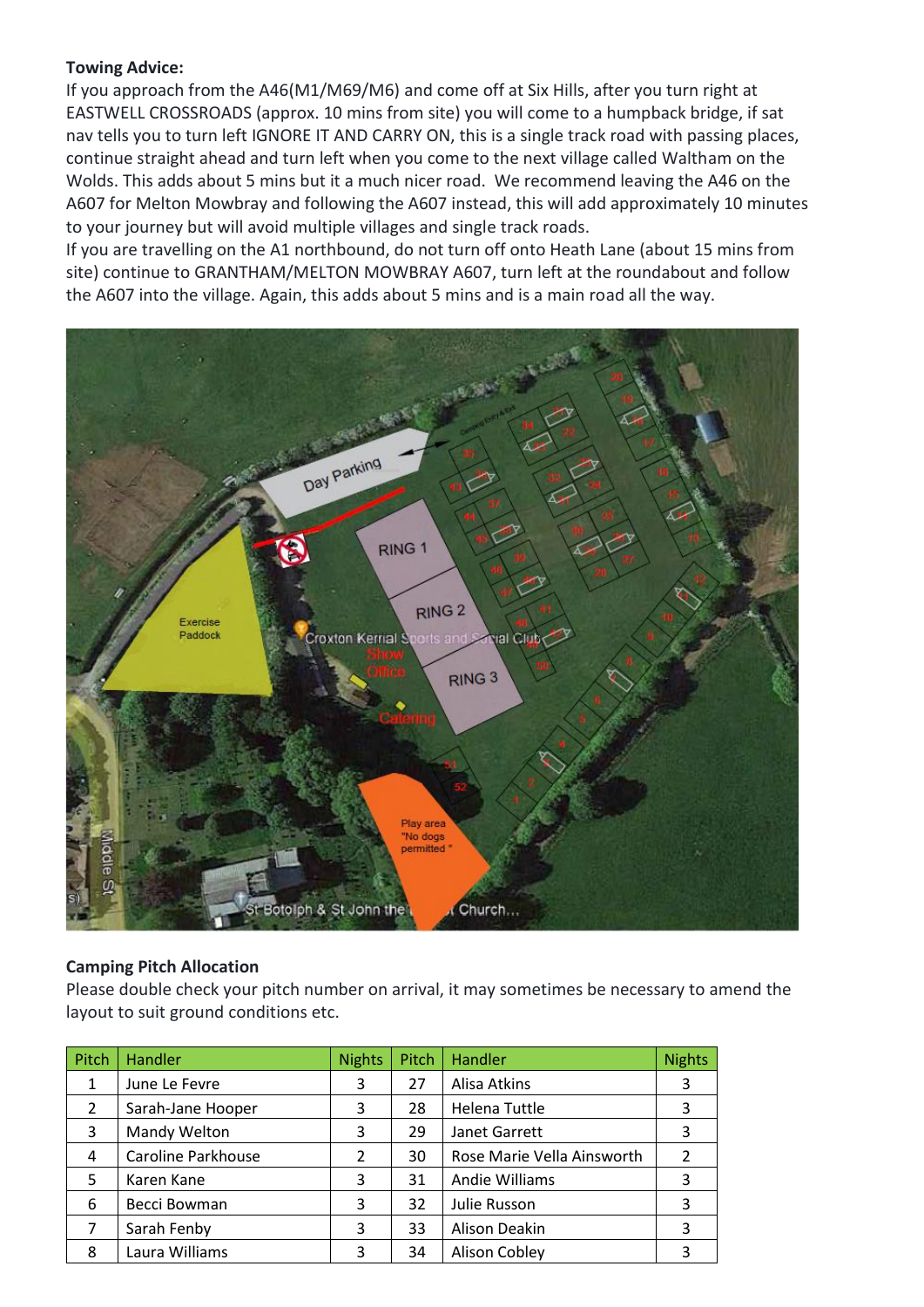| 9  | Hazel Kemble          | 3              | 35 | Myra Tubb       | 3              |
|----|-----------------------|----------------|----|-----------------|----------------|
| 10 | Sue Williamson        | 3              | 36 | Doreen Sizeland | 3              |
| 11 | Sharon Wild           | 3              | 37 | Loryn Oliver    | 3              |
| 12 | Jo Sawford            | 3              | 38 | Jean Carter     | 3              |
| 13 | Jo Essex              | 3              | 39 | Vanessa Hardin  | 3              |
| 14 | Julia Elson           | 3              | 40 | Linda Hardwick  | 3              |
| 15 | <b>Wendy Clay</b>     | 3              | 41 | Helen Fletcher  | 3              |
| 16 | Judith Leonard        | 3              | 42 | Kay Parker      | 3              |
| 17 | Nicola Bradshaw       | 3              | 43 | Karen Pavey     | 3              |
| 18 | Team                  |                | 44 | Amy Joyce       | 3              |
| 19 | Team                  |                | 45 | Vicky Paynter   | $\overline{2}$ |
| 20 | Heather Weideman      | 3              | 46 | Pat Kidd        | $\overline{2}$ |
| 21 | Rachel Webb           | 3              | 47 | Julie Whiting   | 3              |
| 22 | <b>Alison Baker</b>   | 3              | 48 | Ammy Calsbeek   | 3              |
| 23 | <b>Chrissie Parry</b> | 3              | 49 | Nicola Dear     | 3              |
| 24 | <b>Clare Binns</b>    | $\mathfrak{D}$ | 50 | Rachel Kuttner  | 3              |
| 25 | Dawn Walton           | $\mathcal{P}$  | 51 | Carrie Selwyn   |                |
| 26 | <b>Ginette Evans</b>  | $\overline{2}$ | 52 | Team            |                |

#### **Food & Drink**

Hot and cold food, drinks and cake will be available. Please help the environment and bring your own mug. You are welcome to bring your own alcohol onto site to enjoy in moderation.



#### **Saturday Evening Food & Entertainment**

#### 6pm Start

Junemas BBQ! A wide selection of BBQ items, including veggie options. Evening entertainment from Dareen Hall "Flying Solo" playing guitar and signing well known hits from the last 6 decades in the marquee.

#### **Bad Secret Santa!**

Bring a wrapped gift, be it bad or good, to the BBQ. Gifts will then be distributed after the BBQ. Will you be on the naughty or nice list??!!

To be judged on the Saturday night; **Best dressed camping unit** & **best dressed person**! Prizes awarded to the winners.

If you have not booked the BBQ on your camping entry, please come to the show office by Friday evening. BBQ tickets are £10 per person.

#### **Local Amenities:**

Pub: The Geese and Fountain in the village (3 min walk) dog friendly, serves food and a wide range of drinks inc over 100 gins and 100 ales.

Shop: The Village Shop is open 7am-7pm weekdays and 8am – 1pm weekends. It is also dog friendly and has a great selection of essentials and locally sourced fresh items.

Calor Gas: Knipton Stores (village 1m away) have a small supply of Calor Gas)

Melton and Grantham both have a range of supermarkets, pharmacies, vets, pet shops etc.